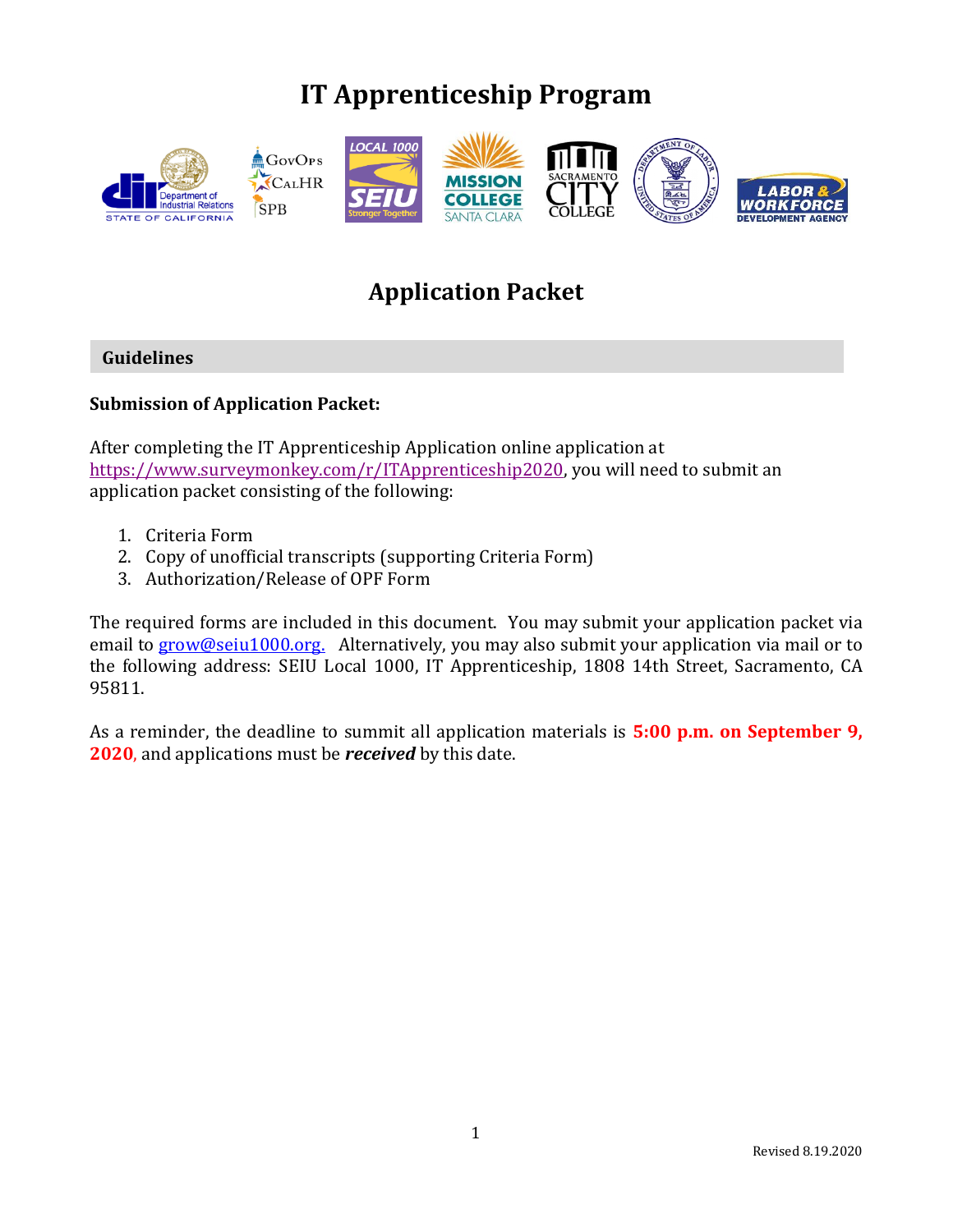#### **Criteria Form, Exam, and Transcripts**

| Name:            | <b>Select Dept</b><br>Dept:<br>Date: |              |       |                          |
|------------------|--------------------------------------|--------------|-------|--------------------------|
| <b>IT Course</b> | College                              | <b>Units</b> | Grade | Completed<br>$(M_2/N_2)$ |

| <b>IT Course</b> | College | <b>Units</b> | Grade | (Mo/Yr) |
|------------------|---------|--------------|-------|---------|
|                  |         |              |       |         |
|                  |         |              |       |         |
|                  |         |              |       |         |
|                  |         |              |       |         |
|                  |         |              |       |         |
|                  |         |              |       |         |
|                  |         |              |       |         |
|                  |         |              |       |         |
|                  |         |              |       |         |
|                  |         |              |       |         |
|                  |         |              |       |         |

#### **Los Rios/Sacramento City College Student ID Number**: \_\_\_\_\_\_\_\_\_\_\_\_\_\_\_\_\_\_\_\_\_\_\_\_\_\_\_\_\_\_\_\_\_\_\_\_\_\_\_\_\_\_\_\_

#### **SEIU Local 1000 Member ID (if applicable):** \_\_\_\_\_\_\_\_\_\_\_\_\_\_\_\_\_\_\_\_\_\_\_\_\_\_\_\_\_\_\_\_\_\_\_\_\_\_\_\_\_\_\_\_\_\_\_\_\_\_\_\_\_\_\_\_\_\_

Relevant coursework listed should have been successfully completed at an accredited college. Please note that applicants must also submit with this packet **unofficial copies of** college transcripts validating completion of the courses identified above. Once accepted into the program, applicants may need to send – and possibly expedite – official copies of their transcripts to Sacramento City College. Sacramento City College will evaluate the transcripts for course equivalency.